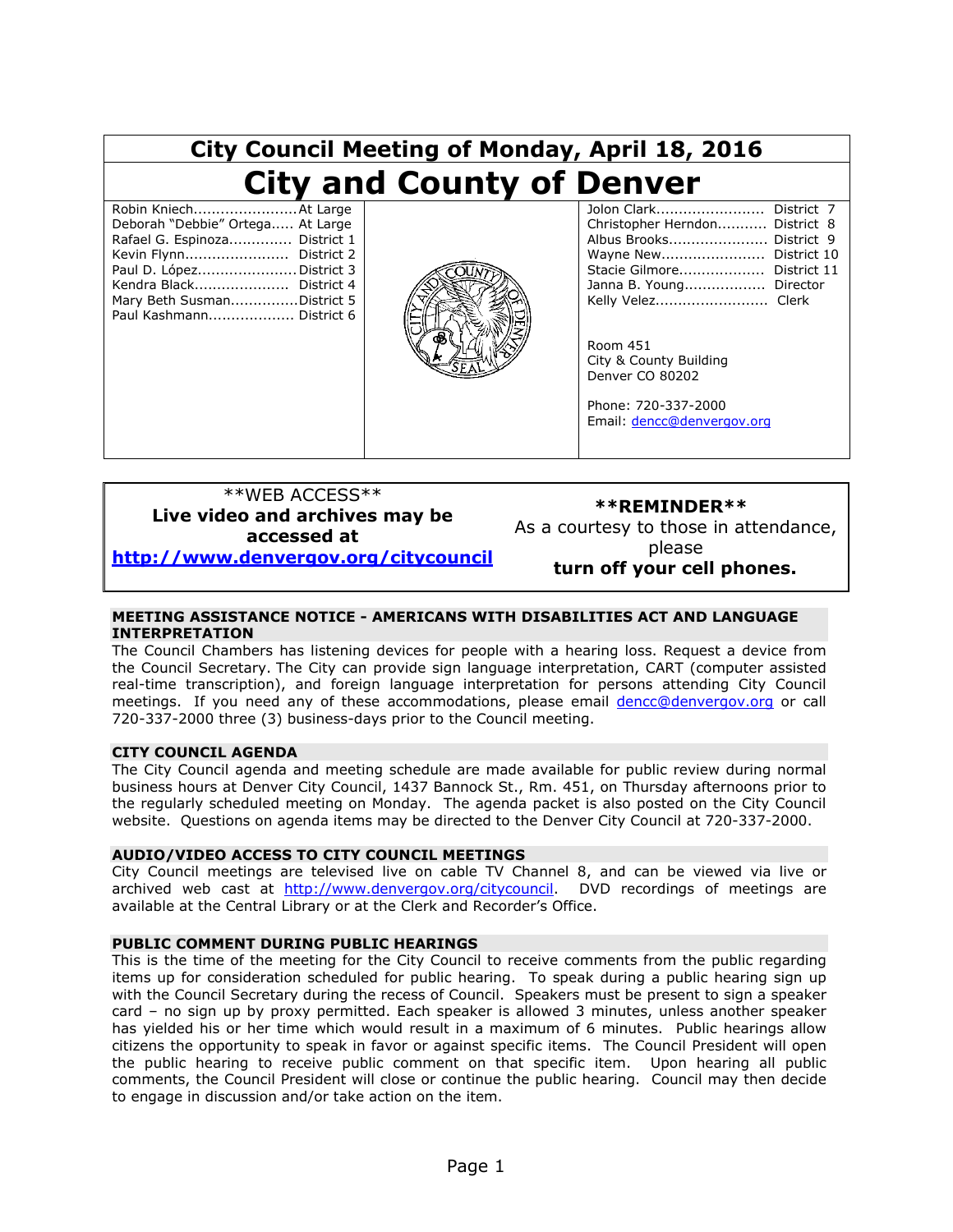# **City Council Agenda and Explanatory Notes**

Meeting Date: Monday, April 18, 2016 5:30 PM

# **Pledge of Allegiance**

**Roll Call**

**Approval of the Minutes**

**Council Announcements**

**Presentations**

**Communications**

**Proclamations**

**CP16-0284 A proclamation proclaiming Chernobyl Commemoration Day. Sponsored by Council members New, Black, Kashmann, Flynn, and Ortega.** 

# **Resolutions**

**Governance & Charter Review**

## **CR16-0228 A resolution approving the mayoral appointments to the Denver Asian Pacific-American Commission.**

Approves the Mayoral appointments of Kenneth Arellano, Jr. and Dollar Lee to the Denver Asian Pacific American Commission for terms effective immediately and expiring 1-22-18, or until successors are duly appointed. The Committee approved filing this resolution by consent on 4-7-16.

# **Infrastructure & Culture**

## **CR16-0226 A resolution granting a revocable permit to Denver Bike Sharing to encroach into the right-of-way at 1651 Wynkoop Street.**

Grants a revocable permit to Denver Bike Sharing to encroach into the public rightof-way with a bicycle docking station at 1651 Wynkoop Street in Council District 9. The Committee approved filing this resolution by consent on 4-7-16.

## **CR16-0227 A resolution approving a Second Amendment to Lease Agreement with Outward Bound, Inc., for property known as Camp**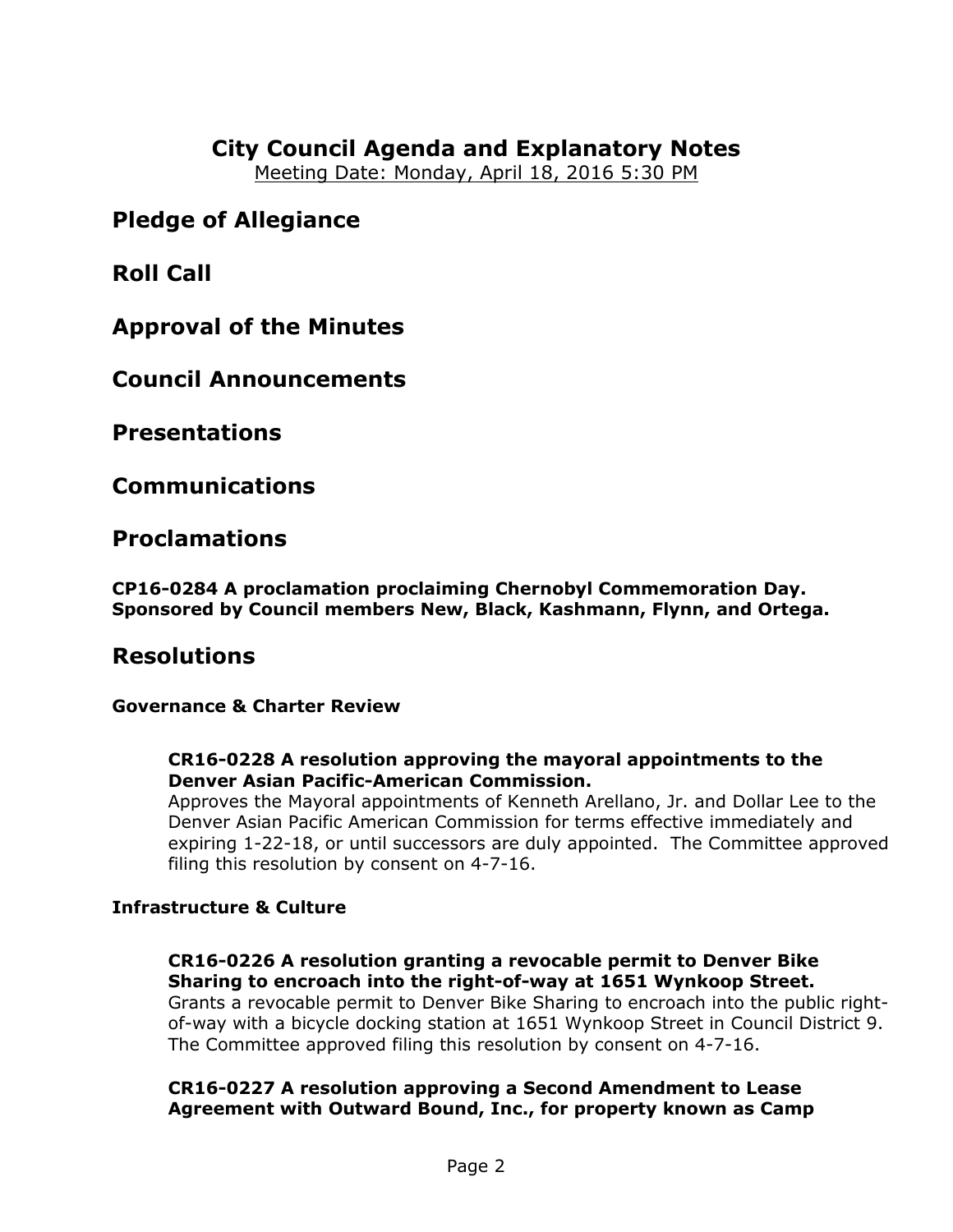## **Rollandet located at 5161 Sheridan Blvd.**

Extends the contract with Outward Bound, Inc., through 9-28-21 and adds a snow removal provision to lease the lodge building and parking lot at Camp Rollandet Natural Area with no change in the lease amount (201102078). The last regularly scheduled Council meeting within the 30-day review period is on 5-9-16. The Committee approved filing this resolution by consent on 4-7-16.

### **Safety & Well-being**

#### **CR16-0231 A resolution approving a proposed Loan Agreement between the City and County of Denver and Mental Health Center of Denver to provide financing to construct a 60-unit affordable rental housing project located at 1601 S. Federal Blvd.**

Approves a 40-year loan to Mental Health Center of Denver for \$600,000 to provide construction and permanent financing on a 60-unit affordable rental housing project located at 1601 South Federal Boulevard in Council District 2 (OEDEV – 201525041-00). The last regularly scheduled Council meeting within the 30-day review period is on 5-9-16. The Committee approved filing this resolution by consent on 4-7-16.

### **CR16-0232 A resolution approving a proposed Third Amendatory Agreement between the City and County of Denver and Denver Health and Hospital Authority.**

Amends a contract with the Denver Health and Hospital Authority to extend the contract term ten months through 12-31-16 and increase funding in the amount of \$56,405.06 for a new total of \$785,764.44 for health care and developing school readiness for the Denver Great Kids Head Start Program (MOEAI – 201311626-03). The last regularly scheduled Council meeting within the 30-day review period is on 5-9-16. The Committee approved filing this resolution by consent on 4-7-16.

# **Bills for Introduction**

#### **Business Development**

**CB16-0224 A bill for an Ordinance amending Chapter 5 of the Denver Revised Municipal Code - AIRPORT AND AIRCRAFT, Article II. - OPERATION OF DENVER MUNICIPAL AIRPORT SYSTEM, Sec. 5-18. - Private designing, planning, construction, reconstruction and remodeling.**

Amends Section 5-18 of the Denver Revised Municipal Code concerning privately financed commercial improvements on Denver International Airport land. The Committee approved filing this bill by consent on 4-7-16.

**CB16-0225 A bill for an Ordinance amending Chapter 5 of the Denver Revised Municipal Code - AIRPORT AND AIRCRAFT, with the addition of Article IV. LIMITATIONS ON DEVELOPMENT WITHIN THE AIRPORT**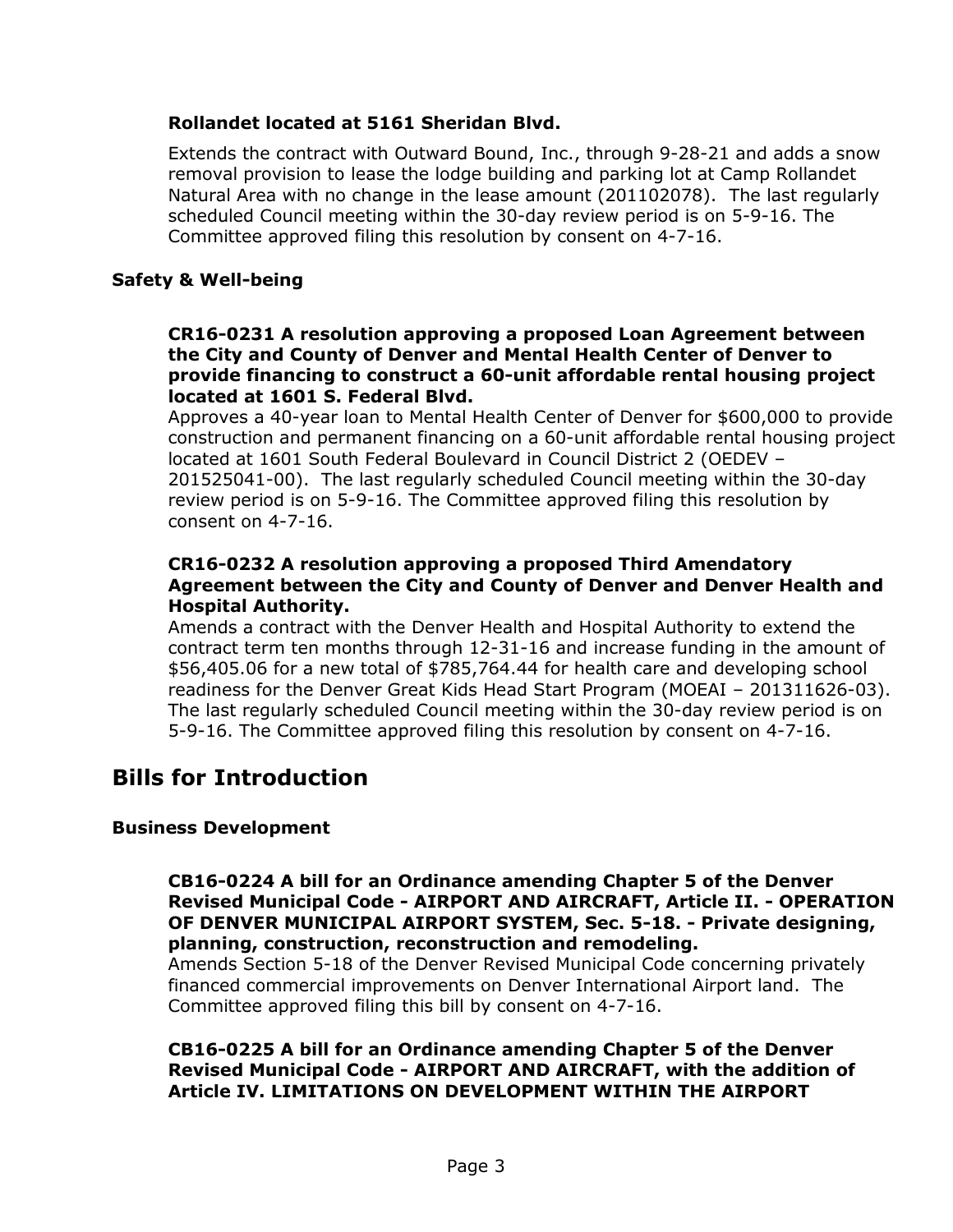## **INFLUENCE OVERLAY DISTRICT, Sec. 5-37. Airport Influence District.**

Amends Section 5-37 of the Denver Revised Municipal Code concerning limitations on development within the Airport Influence Overlay District. The Committee approved filing this bill by consent on 4-7-16.

### **Governance & Charter Review**

## **CB16-0205 A bill for an ordinance amending the classification and pay plan for employees in the Career Service and for certain employees not in the Career Service.**

Amends the classification and pay plan by adding Police Video Operator (613-N) and Lead Police Video Operator (614-N) who will be responsible for monitoring live video, storing and accessing video recordings, and storing data recorded from police officer body cameras. The Committee approved filing this bill at its meeting on 4-5-16.

### **Infrastructure & Culture**

**CB16-0154 A bill for an Ordinance approving an Agreement with the State of Colorado, Department of Transportation for a major road construction project, known as I-25/Santa Fe & Alameda Avenue Interchange Project.** Approves an intergovernmental agreement with the Colorado Department of Transportation for land transactions and underpass construction for the South Platte Regional Trail and roadway improvements between South Jason Street and South Huron Street for the I-25/Santa Fe and Alameda Avenue Interchange Project in Council District 7 (201626220). The last regularly scheduled Council meeting within the 30-day review period is on 5-9-16. The Committee approved filing this bill at its meeting on 4-6-16.

#### **CB16-0229 A bill for an ordinance approving a proposed Contract between the City and County of Denver and Colorado Department of Transportation for ongoing maintenance of Signs and Pavement Markings on State Highways.**

Approves a five-year \$913,972.80 intergovernmental agreement with the Colorado Department of Transportation through 06-30-21 to reimburse the City for ongoing maintenance of signs and pavement markings on state highways in Denver (20162727). The last regularly scheduled Council meeting within the 30-day review period on 5-9-16. The Committee approved filing this bill by consent on 4-7- 16.

### **CB16-0230 A bill for an ordinance approving a proposed Contract between the City and County of Denver and Colorado Department of Transportation (CDOT) for funding to reimburse the City for costs associated with the ongoing maintenance of Traffic Signals on State Highways within the City and County of Denver.**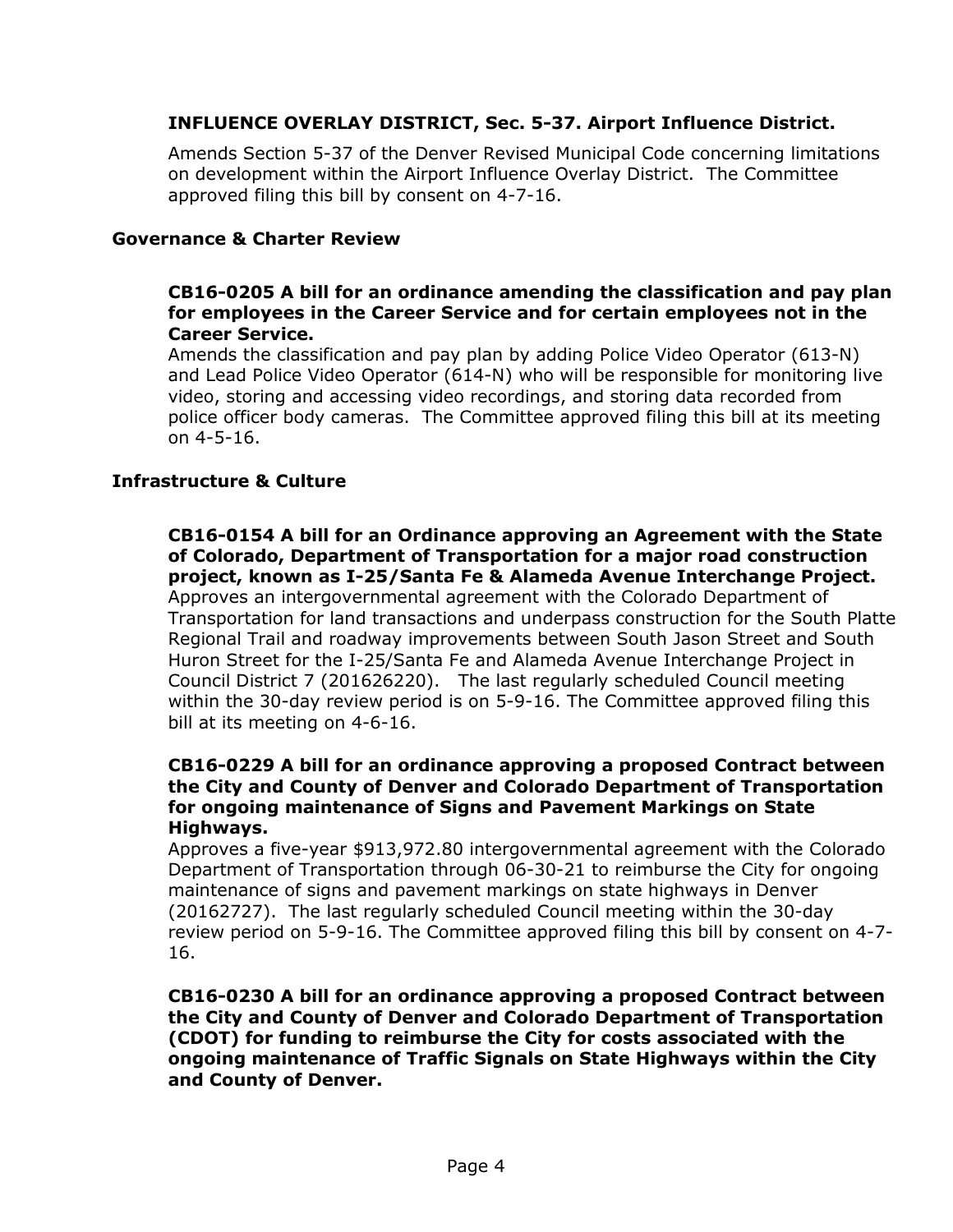Approves a five-year \$5,427,000 intergovernmental agreement with Colorado Department of Transportation through 06-30-21 to reimburse the City for ongoing maintenance of traffic signals on state highways in Denver (201627276). The last regularly scheduled Council meeting within the 30-day review period is on 5-9-16. The Committee approved filing this bill by consent on 4-7-16.

## **Neighborhoods & Planning**

### **CB16-0184 A bill for an ordinance amending the Building and Fire Code of the City and County of Denver.**

Amends Article II of Chapter 10 of the Denver Revised Municipal Code to add two additional amendments to the 2016 Denver Building and Fire Code for building requirements in the Airport Influence Overlay (AIO) District. The Committee approved filing this bill at its meeting on 3-16-16.

### **CB16-0216 A bill for an ordinance changing the zoning classification for 4800 Race Street.**

Rezones property at 4800 Race Street from I-B, UO-2 (general industrial, use overlay allowing billboards) to C-MX-3, C-MX-5, and C-MX-8 (urban center, mixed use, 3 to 8 stories) in Council District 9. IF ORDERED PUBLISHED, A PUBLIC HEARING WILL BE HELD ON THIS ITEM. REFER TO THE "PENDING" SECTION OF THE FUTURE COUNCIL MEETING AGENDAS FOR THE DATE. The Committee approved filing this bill at its meeting on 4-6-16.

#### **Special Issues: Marijuana Moratorium**

**CB16-0291 A bill for an ordinance concerning the licensing of marijuana businesses, amending the Denver Retail Marijuana Code, Article V of Chapter 6, D.R.M.C. and the Denver Medical Marijuana Code, Art. XII of Chapter 24, D.R.M.C. by capping the total number of licensed locations where marijuana cultivation and sales may be permitted in the city, adopting new procedures for the issuance of retail marijuana cultivation and sales licenses, prohibiting the issuance of new medical marijuana cultivation and sales licenses, and adopting other related amendments.** Amends the Denver Revised Municipal Code concerning marijuana facilities and caps the total number of licensed locations. This bill was approved for filing by Councilwoman Kniech.

**CB16-0293 A bill for an ordinance concerning the licensing and regulation of marijuana businesses, and in connection therewith, amending Article V of Chapter 6 of the Denver Revised Municipal Code to extend the time period during which eligibility for a new retail marijuana business license is limited to certain preexisting medical marijuana licensees, and amending Article XII of Chapter 24 of the Denver Revised Municipal Code to impose a moratorium on the issuance of new medical marijuana licenses through June 1, 2016, to be effective if and only if the City Council does not**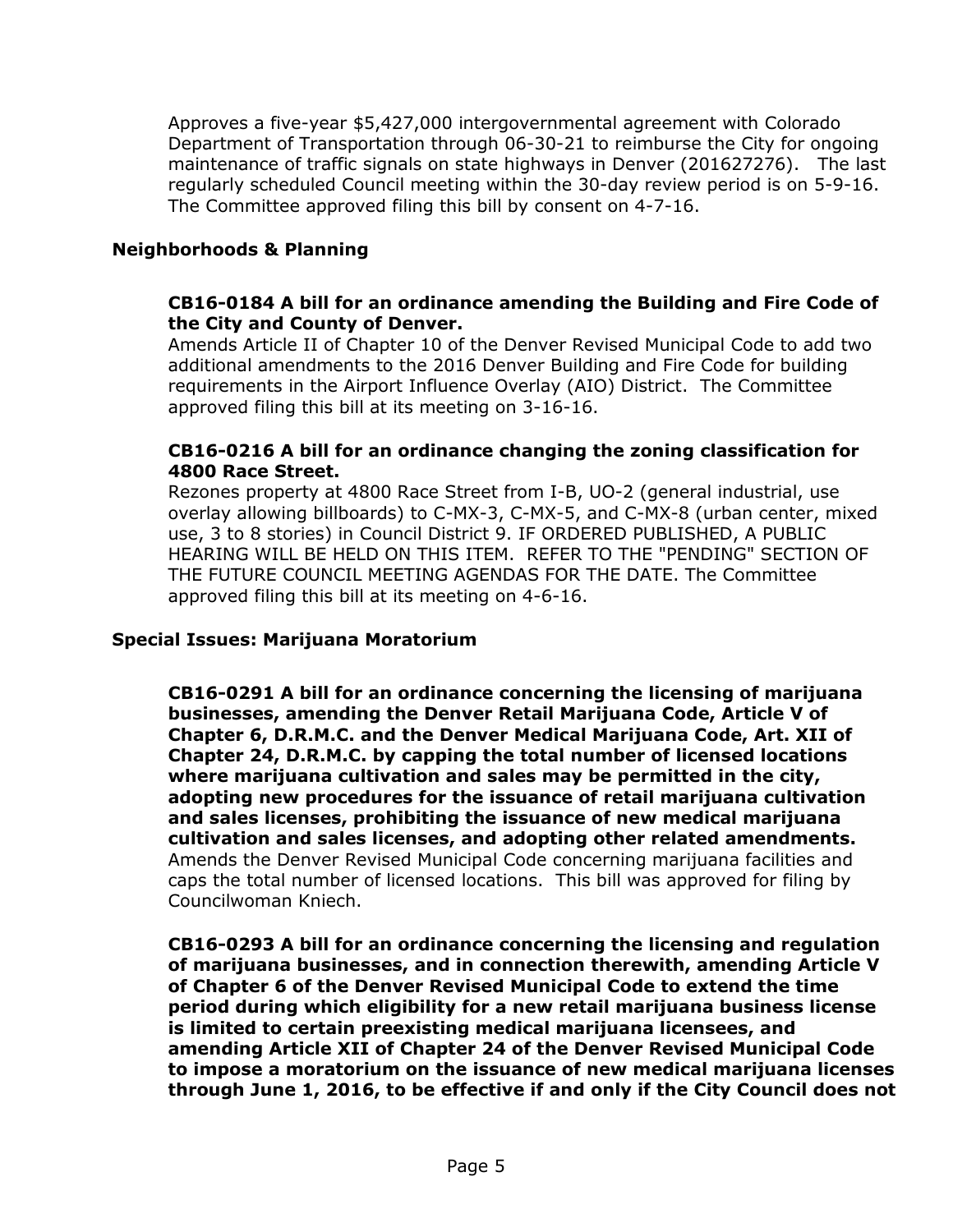### **adopt an ordinance capping marijuana business licenses effective May 1, 2016.**

Continues the moratorium on new marijuana related facilities through June 1, 2016 only if the City Council does not adopt an ordinance capping marijuana business licenses. This bill was approved for filing by Councilwoman Black.

# **Recap of Bills to be Called Out**

# **Pre-Recess Announcement**

**Tonight there will be a required public hearing on CB16-0215, designating 4655 Humboldt Street, the Stadium Arena, as a structure of preservation. Anyone wishing to speak on this matter must see the Council Secretary to receive a speaker card to fill out and return to her during the recess of Council.**

# **Recess**

# **Council Reconvenes and Resumes its Regular Session**

# **Public Hearings - Bills for Final Consideration**

## **Neighborhoods & Planning**

## **CB16-0215 A bill for an ordinance designating 4655 Humboldt Street, the Stadium Arena, as a structure for preservation.**

Approves the landmark designation of 4655 Humboldt Street (Stadium Arena) as an individual structure for preservation in Council District 9. The Committee approved filing this bill at its meeting on 3-30-16.

# **Bills for Final Consideration**

## **Governance & Charter Review**

### **CB16-0204 A bill for an ordinance amending the classification and pay plan for employees in the Career Service and for certain employees not in the Career Service.**

Amends the classification and pay plan by revising the Short Range Salary Schedule, Community Rate Salary Schedule and Training and Intern Salary Schedule to coincide and comply with the State increase in minimum wage for 2016 from \$8.23 per hour to \$8.31 per hour. The Committee approved filing this bill by consent on 3-31-16.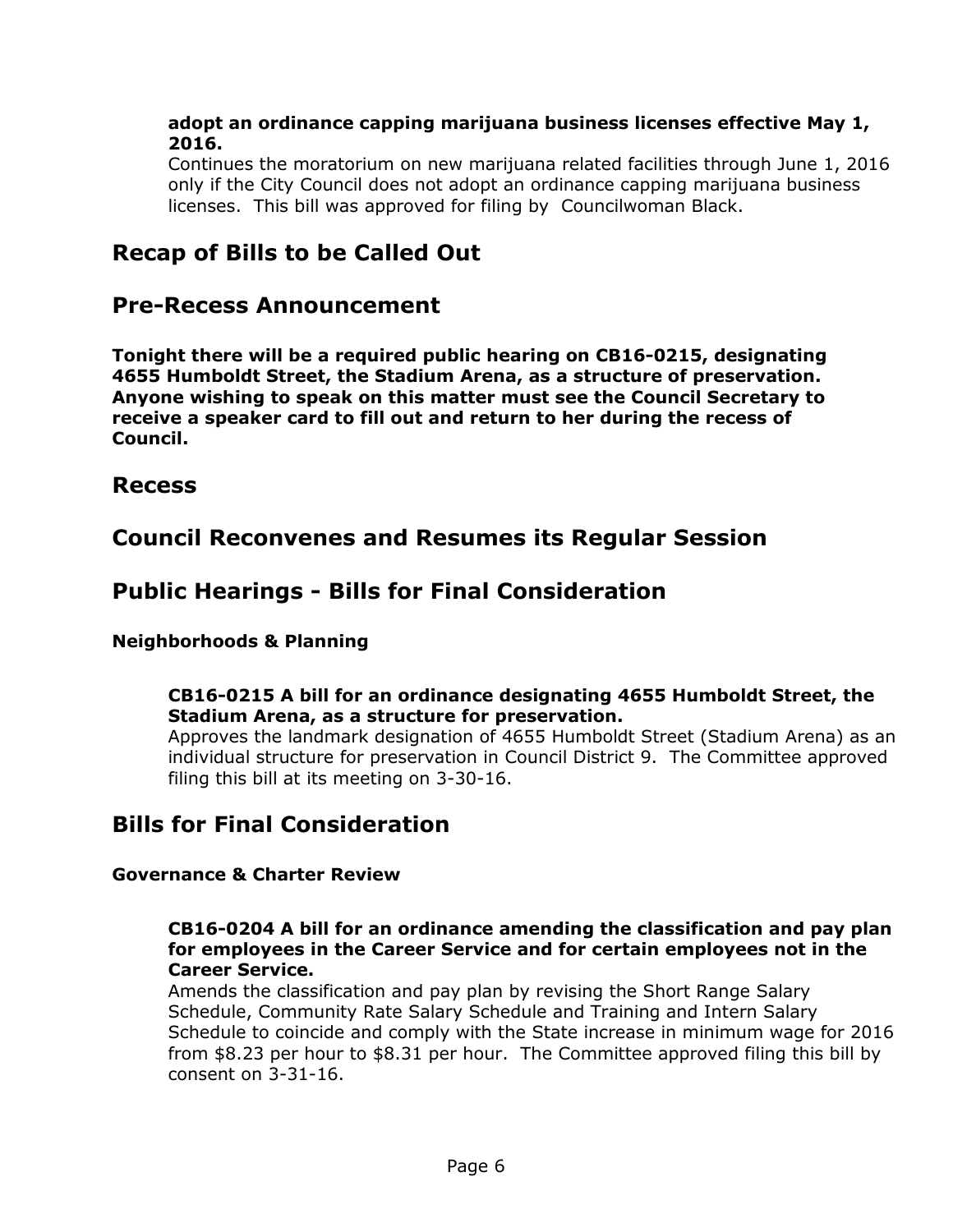#### **CB16-0206 A bill for an ordinance amending the classification and pay plan for employees in the Career Service and for certain employees not in the Career Service.**

Amends the classification and pay plan by changing the pay grade of Airport Communications Center Supervisor from 807-A to 808-A. The Committee approved filing this bill by consent on 3-31-16.

## **Infrastructure & Culture**

**CB16-0149 A bill for an ordinance approving a proposed Agreement between the City and County of Denver and Union Pacific Railroad Company to construct and operate a storm facility that crosses Union Pacific Property as part of the 33rd Street Outfall Project.**

Approves an intergovernmental agreement with Union Pacific Railroad Company and a one-time payment of \$400,000 to allow the city to construct and maintain a 120" diameter storm pipeline across Union Pacific rail property as part of the 33rd Street Outfall in Council District 9 (201626961). The last regularly scheduled Council meeting within the 30-day review period is on 5-2-16. The Committee approved filing this bill at its meeting on 3-23-16.

# **Announcement**

**Dependent upon publication on Monday, May 16, 2016, Council will hold a required public hearing on CB16-0216 changing the zoning classification for 4800 Race Street. Any protests against CB16-0216 must be filed with the Council Offices no later than noon on Monday, May 9, 2016.**

# **Adjourn**

# **Pending**

**For 4-25-16**

**CB16-0183 A bill for an ordinance relating to the Denver Zoning Code, Amending the Provisions of the Airport Influence Overlay Zone District.** 

**Required Public Hearing Final Consideration**

**For 5-2-16**

**CB16-0174 A bill for an ordinance changing the zoning classification for 2765 S. Colorado Blvd.** 

**Required Public Hearing**